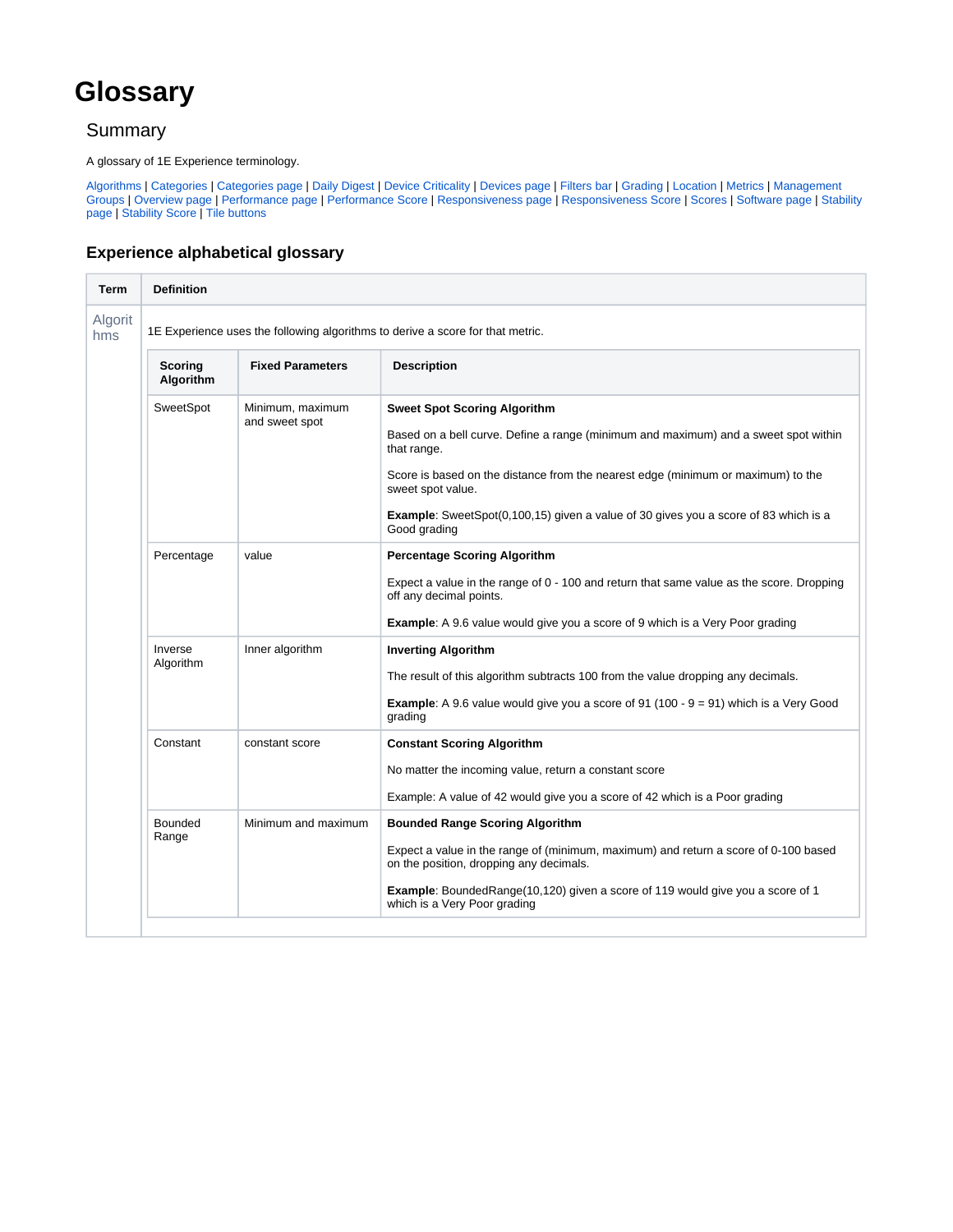<span id="page-1-5"></span><span id="page-1-4"></span><span id="page-1-3"></span><span id="page-1-2"></span><span id="page-1-1"></span><span id="page-1-0"></span>

| Categ<br>ories          | Experience uses four categories to calculate the overall Experience Score.                                                                                                                                                                                                                                                                                                                                                                                                                                                                                                                                            |                                                                                                                                                                                                                                                                                                                                                                                                                                                                                                                                                                                                                                                                                                                                                                                                                                                                                                                                                                                                                        |  |  |  |  |
|-------------------------|-----------------------------------------------------------------------------------------------------------------------------------------------------------------------------------------------------------------------------------------------------------------------------------------------------------------------------------------------------------------------------------------------------------------------------------------------------------------------------------------------------------------------------------------------------------------------------------------------------------------------|------------------------------------------------------------------------------------------------------------------------------------------------------------------------------------------------------------------------------------------------------------------------------------------------------------------------------------------------------------------------------------------------------------------------------------------------------------------------------------------------------------------------------------------------------------------------------------------------------------------------------------------------------------------------------------------------------------------------------------------------------------------------------------------------------------------------------------------------------------------------------------------------------------------------------------------------------------------------------------------------------------------------|--|--|--|--|
|                         | Category                                                                                                                                                                                                                                                                                                                                                                                                                                                                                                                                                                                                              | <b>Description</b>                                                                                                                                                                                                                                                                                                                                                                                                                                                                                                                                                                                                                                                                                                                                                                                                                                                                                                                                                                                                     |  |  |  |  |
|                         | User<br>sentiment                                                                                                                                                                                                                                                                                                                                                                                                                                                                                                                                                                                                     | The score for this category is based on the responses to user surveys.                                                                                                                                                                                                                                                                                                                                                                                                                                                                                                                                                                                                                                                                                                                                                                                                                                                                                                                                                 |  |  |  |  |
|                         | Stability                                                                                                                                                                                                                                                                                                                                                                                                                                                                                                                                                                                                             | The score for this category is based on the "crashiness" of the applications and the Operating System that the<br>applications are installed on.                                                                                                                                                                                                                                                                                                                                                                                                                                                                                                                                                                                                                                                                                                                                                                                                                                                                       |  |  |  |  |
|                         | Responsive<br>ness                                                                                                                                                                                                                                                                                                                                                                                                                                                                                                                                                                                                    | The score for this category is based on our patented technology that we call "Synthetic Micro-Transactions". We run<br>these periodically on the device and perform different tests to measure the responsiveness of the device. This<br>information cannot be obtained from any other solution.                                                                                                                                                                                                                                                                                                                                                                                                                                                                                                                                                                                                                                                                                                                       |  |  |  |  |
|                         | Performance                                                                                                                                                                                                                                                                                                                                                                                                                                                                                                                                                                                                           | The score for this category is based on the typical Windows performance type data - CPU usage, Memory Usage,<br>Processes, etc.                                                                                                                                                                                                                                                                                                                                                                                                                                                                                                                                                                                                                                                                                                                                                                                                                                                                                        |  |  |  |  |
| Categ<br>ories<br>page  | The Categories page shows a dashboard of the scores from each of the four categories:<br>• Stability<br>• Responsiveness<br>• Performance<br>• Sentiment                                                                                                                                                                                                                                                                                                                                                                                                                                                              |                                                                                                                                                                                                                                                                                                                                                                                                                                                                                                                                                                                                                                                                                                                                                                                                                                                                                                                                                                                                                        |  |  |  |  |
| Daily<br><b>Digest</b>  | Some metrics for Experience is collected as daily summaries. These are sent to the Tachyon Switch each night at midnight. If the 1E<br>Client cannot contact the server at midnight the daily digest data is saved at the device and is sent to the server the next time the server<br>can be contacted. In this version there is not the ability to force the 1E Client to send the information outside of the nightly cycle.<br>The data that is collected in the daily digest is:<br>• Device resource usage<br>• Device Performance, responsiveness and stability data<br>• Software stability and resource usage |                                                                                                                                                                                                                                                                                                                                                                                                                                                                                                                                                                                                                                                                                                                                                                                                                                                                                                                                                                                                                        |  |  |  |  |
| Devic<br>e              | <b>Using Device Criticality</b>                                                                                                                                                                                                                                                                                                                                                                                                                                                                                                                                                                                       |                                                                                                                                                                                                                                                                                                                                                                                                                                                                                                                                                                                                                                                                                                                                                                                                                                                                                                                                                                                                                        |  |  |  |  |
| Critica<br>lity         | Assigning Criticality to devices according to their importance within your organization.                                                                                                                                                                                                                                                                                                                                                                                                                                                                                                                              |                                                                                                                                                                                                                                                                                                                                                                                                                                                                                                                                                                                                                                                                                                                                                                                                                                                                                                                                                                                                                        |  |  |  |  |
| Devic<br>es<br>page     |                                                                                                                                                                                                                                                                                                                                                                                                                                                                                                                                                                                                                       | The Devices page allows you to view detailed information for each device in your environment by drilling into a device. This is the page<br>that the View Detailed Data button takes you to from the Category tiles.                                                                                                                                                                                                                                                                                                                                                                                                                                                                                                                                                                                                                                                                                                                                                                                                   |  |  |  |  |
| Experie<br>nce<br>Score | The Experience Score is an overall number that represents the User Experience of a given device. It is a total of weighted scores in the<br>four categories - Performance, Stability, Responsiveness, and User Sentiment. The total possible score overall or in any given category<br>is 100.                                                                                                                                                                                                                                                                                                                        |                                                                                                                                                                                                                                                                                                                                                                                                                                                                                                                                                                                                                                                                                                                                                                                                                                                                                                                                                                                                                        |  |  |  |  |
| <b>Filters</b><br>bar   |                                                                                                                                                                                                                                                                                                                                                                                                                                                                                                                                                                                                                       | The Filters bar appears at the top of most of the pages in Experience. You can expand and collapse the bar.<br>Each section in the <b>Filters</b> bar allows a user to quickly and easily filter based on different categories. When a filter is set, it applies to all<br>the tiles on the page, and is also applied to other pages when they are viewed.<br>On the Software page, there is also a filter setting to select the Last x Days, where x is 90 (default), 60, 30, or 7 days. The Last x Days<br>filter is applied to all pages in the same way as other filters, although it can be selected only on the <b>Software</b> page.<br>On the Stability, Responsiveness, Performance, and Sentiment pages there is also a Break Down By selector that reconfigures the<br>charts to show the data divided up into the selected category.<br>On the Overview, Categories, Devices, and Software pages there is no option for Break Down By.<br>On the Users and Surveys pages the Filters bar is not available. |  |  |  |  |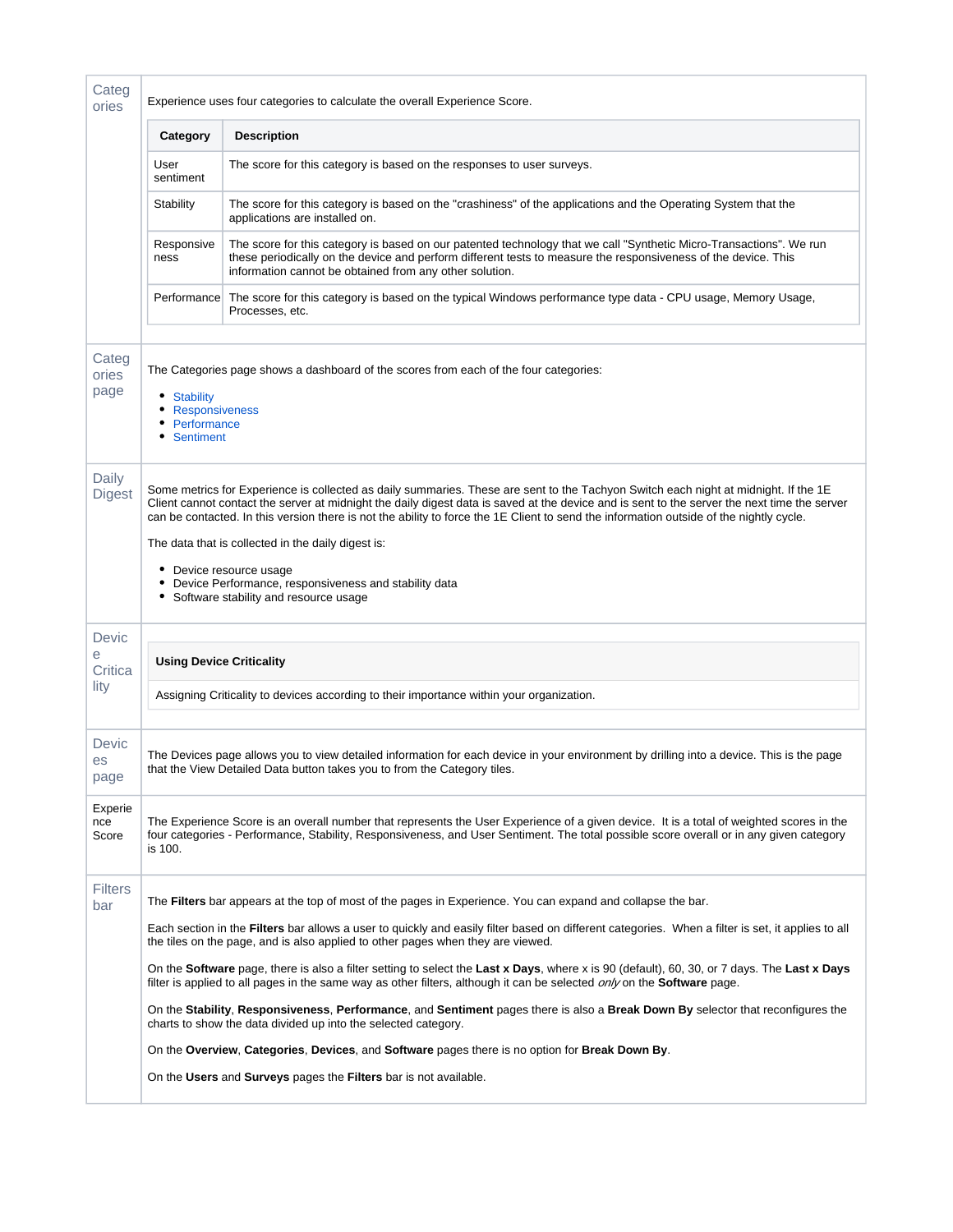<span id="page-2-2"></span><span id="page-2-1"></span><span id="page-2-0"></span>

| Gradi<br>ng         | Experience scores are divided into one of five gradings.<br>• Very Good<br>$\bullet$ Good<br>• Average<br>$\bullet$ Poor<br>• Very Poor                                                                            |
|---------------------|--------------------------------------------------------------------------------------------------------------------------------------------------------------------------------------------------------------------|
| Locati<br><b>on</b> | Tachyon Explorer allows you to use Location when defining coverage for an instruction. For example, you can choose to target an<br>instruction to be sent only to devices whose location has been set.             |
| <b>Metrics</b>      | Metrics are the datasets that are collected by the 1E Client and sent up the Tachyon server daily. Metrics are either Raw or Aggregate.<br>Raw metrics have a scoring algorithm applied to them to derive a score. |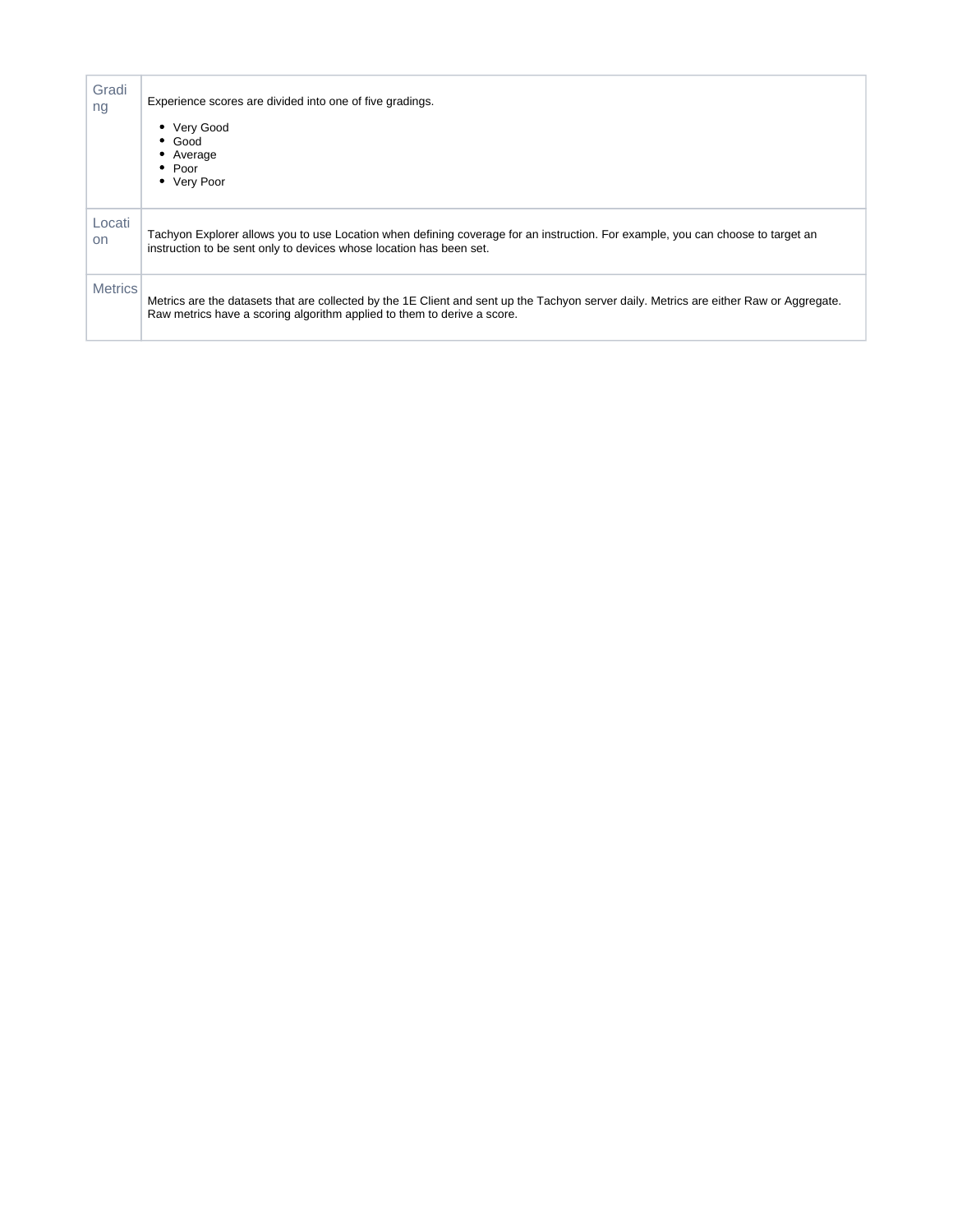<span id="page-3-0"></span>

| Management groups page                                                                                                                 |                                                                                                                                                                                                                                                                                                                                                                                                                                                                                                                                                                 |  |
|----------------------------------------------------------------------------------------------------------------------------------------|-----------------------------------------------------------------------------------------------------------------------------------------------------------------------------------------------------------------------------------------------------------------------------------------------------------------------------------------------------------------------------------------------------------------------------------------------------------------------------------------------------------------------------------------------------------------|--|
|                                                                                                                                        |                                                                                                                                                                                                                                                                                                                                                                                                                                                                                                                                                                 |  |
| by Tachyon to:                                                                                                                         | Management groups are containers used to group devices and the<br>software installed on those devices. Management groups are<br>defined using configurable rules that look at various properties of<br>the devices and their installed software, these are then evaluated<br>to determine the group membership. This means that<br>Management group membership adapts to changes to the devices<br>and software in your environment. Management groups are used                                                                                                 |  |
| ٠                                                                                                                                      | Determine the targets for questions, actions and reporting.<br>Determine user permissions for targeting on particular<br>devices based on Management group membership.                                                                                                                                                                                                                                                                                                                                                                                          |  |
| work alongside Instruction sets.                                                                                                       | In terms of permissions for determining how Tachyon users<br>interact with the devices in your network, Management groups                                                                                                                                                                                                                                                                                                                                                                                                                                       |  |
| evaluate management groups.                                                                                                            | The <b>Management groups</b> page lets you add, edit, delete and                                                                                                                                                                                                                                                                                                                                                                                                                                                                                                |  |
|                                                                                                                                        | Management groups have the following properties:                                                                                                                                                                                                                                                                                                                                                                                                                                                                                                                |  |
| ٠                                                                                                                                      | Each device known to Tachyon can be assigned to any<br>number of management groups, or be left unassigned.<br>Devices not assigned to any management group will still be<br>accessible, subject to permissions.                                                                                                                                                                                                                                                                                                                                                 |  |
| ٠<br>٠<br>not case sensitive.<br>Management groups - Permissio: X<br>Settings<br>ರೆ !<br><b>Connectors</b>                             | • Roles can be associated with specific management groups,<br>so that users with those roles will only be able to target the<br>devices in their management groups.<br>Management groups can only contain devices, and they are<br>completely independent of any other management group,<br>even if they contain the same devices.<br>Each Management Group must have a unique name which is<br>$\boldsymbol{\Theta}$<br>$\rightarrow$ $\mathbf{C}$   $\hat{\mathbf{m}}$ https://tachyon.acme.local/Tachyon/App/#/platform/permissions/management-groups<br>☆ ■ |  |
|                                                                                                                                        | $\sigma \rightarrow \nu$<br>Management groups                                                                                                                                                                                                                                                                                                                                                                                                                                                                                                                   |  |
| <b>1F Client installer</b><br>Consumers<br><b>Schedules</b><br>License information<br><b>System information</b><br><b>Monitoring</b>   | Name<br><b>Rules configured</b><br>Add<br><b>Description</b><br>4t<br>11<br>Edit<br>Data not available<br>Delete<br>Evaluate                                                                                                                                                                                                                                                                                                                                                                                                                                    |  |
| <b>Process log</b><br>Sync log<br>Infrastructure log<br><b>Audit information log</b><br><b>20</b> Permissions<br><b>Users</b><br>Roles |                                                                                                                                                                                                                                                                                                                                                                                                                                                                                                                                                                 |  |
| <b>Management groups</b><br>Instructions                                                                                               |                                                                                                                                                                                                                                                                                                                                                                                                                                                                                                                                                                 |  |